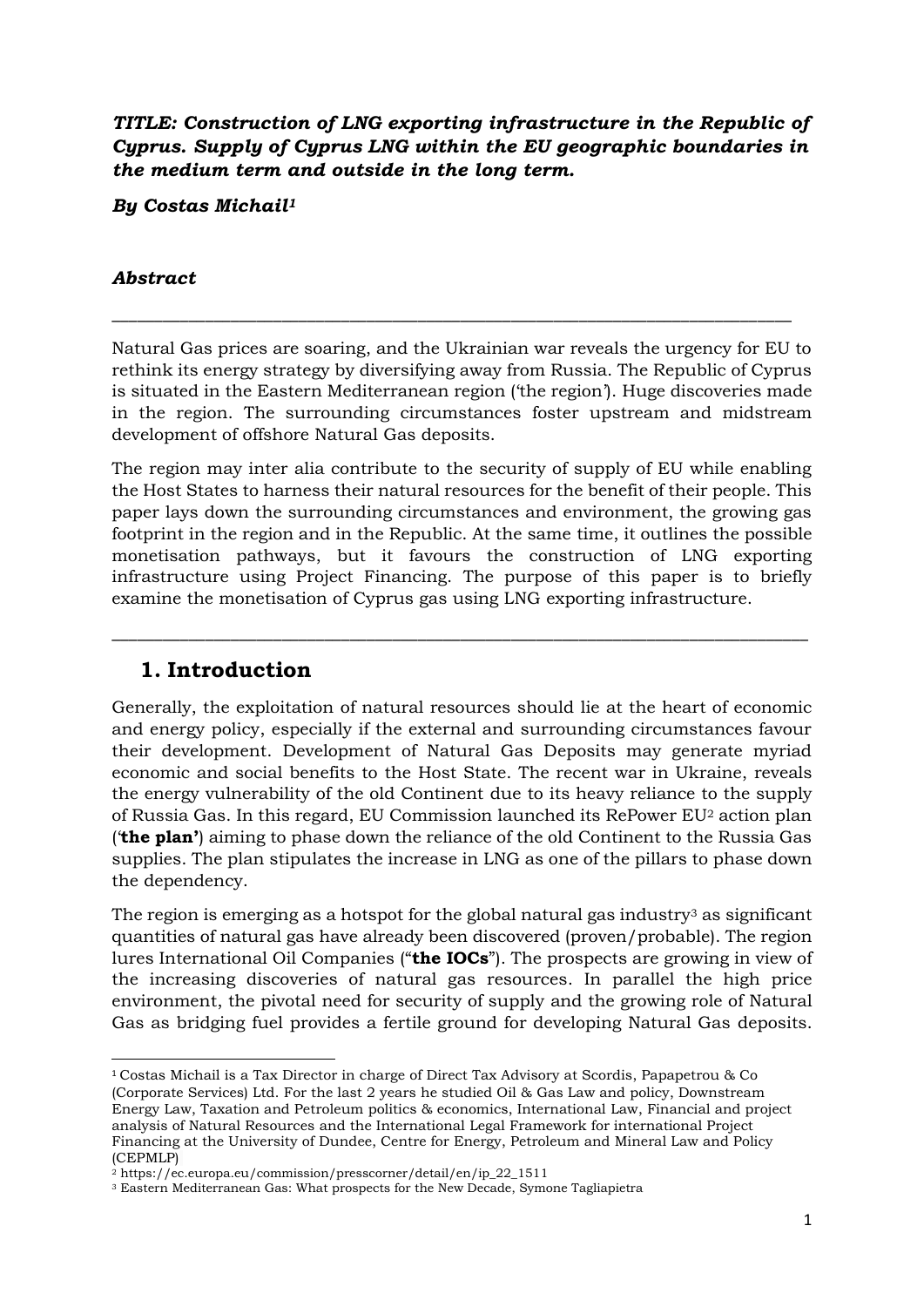The discovery of Tamar and Leviathan in Israel, Aphrodite in Cyprus and Zohr Egypt heightens the hopes and expectations in the region. The region may aid EU in the pursuit to diversify away from Russia gas in the short (using the Egypt's existing LNG infrastructure) and medium term.

In the body of this paper, we examine the surrounding circumstances that provide support for the development of Natural Gas deposits in the region, and specifically in the Republic, and the use of project financing for constructing LNG exporting infrastructure thereto.

# **2.High price environment and security of energy supply**

Gas prices surged triggering shock wave in the world economy and specifically in Europe. The shock wave ultimately frustrates the private households by inter alia pushing the low-income households into the poverty zone. In turn, they ramp up pressure to the national governments to intervene shielding the society cohesion by raising a safety net and support the economic activity.

The plummeting EU indigenous Natural Gas, the heavy dependence on Russia supplies for Gas, the demonisation of Natural Gas as a corollary of the hasty Environmental, Social and Government ("**the ESG**") momentum, foster the high price environment within Europe (and outside). The current dreadful events in Ukraine, reveal the vulnerability of Europe to Russia. It may be posited that Europe's position is aggravated by the phase down of the production of the EU indigenous Natural Gas.

The ESG momentum, admittedly desirable as an ideal, precipitated the demise of fossil fuels derailing or suspending capital investments by International Oil Companies. Historically, in similar situations, the high price environment lured substantial risk capital in green field and/ or brownfield projects with the aim to scale up the Natural Gas production to meet rising demand. In turn the inflation tamed, and prices started falling. However, this time a different pattern unfolds, IOCs are paying out dividends or buying back their shares. The ESG momentum unleashes an existential threat to the Petroleum Companies dissuading them from pouring their risk capital for developing Natural Gas deposits. As a result, the high price environment is sustained bringing the low-income private households into poverty.

Admittedly, the climate change conceals disastrous effects on humanity. In this respect slashing the emissions should be a touchstone in the formulation of a global and/or national policy and strategy for attaining this. However, this should be well thought, structured, and executed. Reserving a seat for the Natural Gas in the decarbonisation bandwagon is desirable. Especially if it is combined with the deployment of Carbon Capture and Storage technology that substantially reduces the emissions. This in turn will encourage the Petroleum Companies to continue developing Natural Gas deposits. This does not mean that the expansion of the renewable power should be retarded or stalled.

Developing States seem to embrace the Natural Gas in their decarbonisation pathway. In parallel, at EU level, the taxonomy labels<sup>4</sup> the Natural Gas as green in the medium term, albeit not unconditional. In the same vein, the Brussels announce

<sup>4</sup> https://www.ft.com/content/7872a05f-9e38-4740-9b1b-4efc69ca316c?desktop=true&segmentId=7c8f09b9- 9b61-4fbb-9430-9208a9e233c8#myft:notification:daily-email:content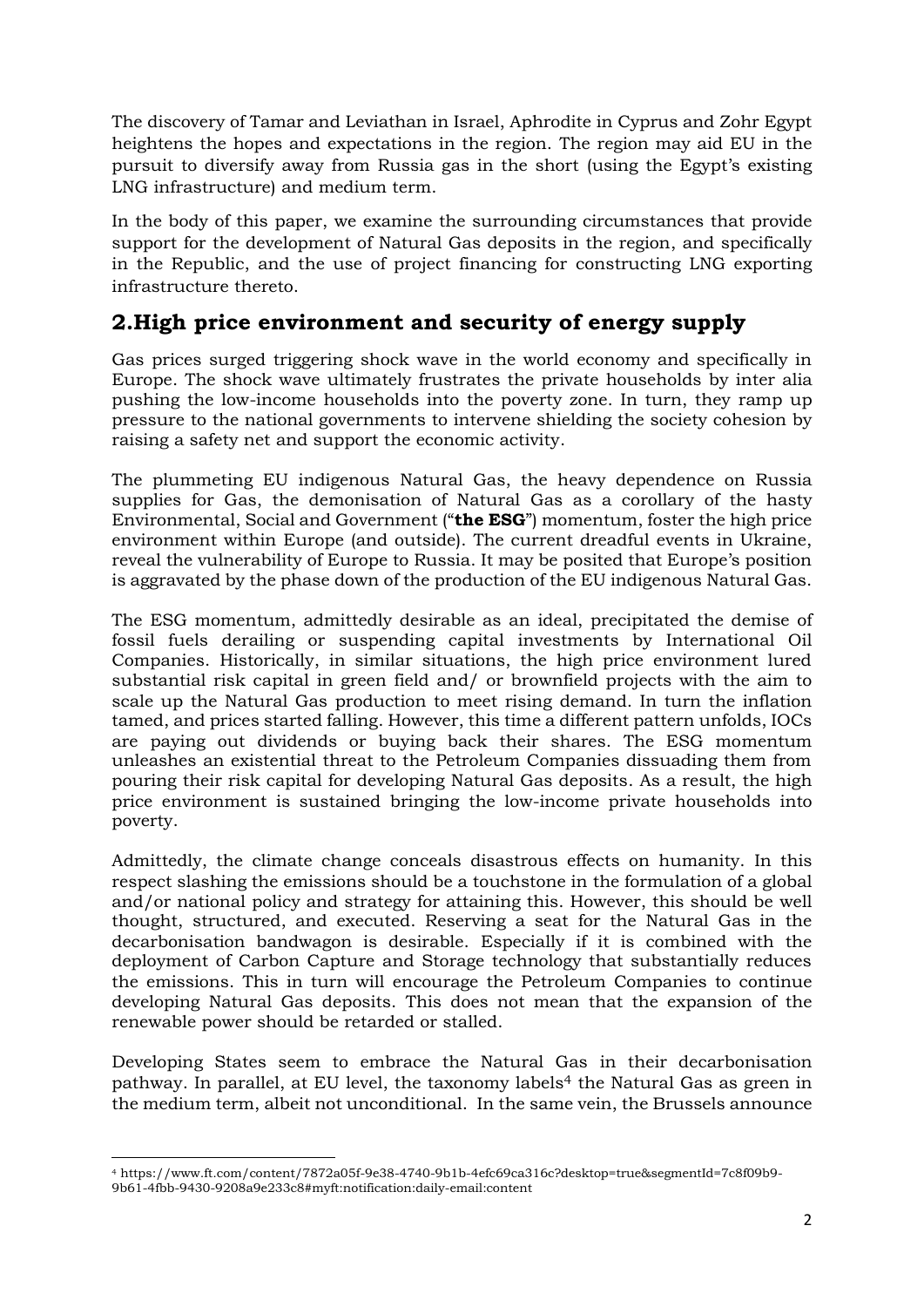the increase in the LNG supply, prima facie revealing the general acceptability of Natural Gas as bridging fuel.

The foregoing composes an overall positive backdrop underpinning the development of a Natural Gas deposit. As such the Republic may build on this positive momentum.

# **3.Unfolding the Cyprus case**

The Republic occupies an enviable location at the crossroads of Europe, Middle East, and Africa. Since 19615, Cyprus is part of the Commonwealth. Cyprus has joined European Union back in 20046 and adopted euro since 2008. Cyprus is also member of UN7 since its independence in 1960.

34% of Cyprus territory in the North, is under Turkey's illegal occupation since 1974. Turkey's aggressive position and apparent defiance of International Law is a destabilisation factor for the Republic and for the Region. Ankara recruits its gunboat diplomacy to support its unfounded maritime claims impeding the optimum exploitation of the Republic's offshore Natural Gas deposits. Notwithstanding, the Republic's political clout proliferates affording a strong countervailing bulwark.

The Republic offers a stable business environment and legal system drawing upon the English Common Law legal system hence incorporating legal principles such as, the trust and beneficiary principles, floating charge in the security area and contractual and business tenets. EU Law evolved the Republic's legal system aligning it to the EU legal order. The Republic deploys an attractive, stable, efficient, and equitable fiscal system8. In addition, it provides a flexible and business environment, the pool of high calibre labour, support by the Government, relatively low cost for conducting business compose an ideal international business centre.

#### **3.1 Cyprus Sovereign Rights and forging of alliance**

The Republic of Cyprus proclaimed its sovereign rights over its exclusive economic zone and continental shelf by passing a Law. The Law essentially implements the international maritime norms as codified in the United Nations Convention on the Law of the Sea ("the Law of the Sea"). The Republic delimited its maritime boundaries with neighbour States, Israel, Lebanon, and Egypt mainly using the median line. In this regard, bilateral agreements signed, in 2010<sup>9</sup> with Israel, in 2003<sup>10</sup> with Egypt and in in 2007<sup>11</sup> with Lebanon, and ratified (but for the ratification of the Lebanon's bilateral agreement).

Cyprus forges and expands energy alliances and partnerships with Eastern Mediterranean States. The energy triangle has been established back 2013, consisting of Israel, Greece and Cyprus established. US supported the energy triangle. In fact, US Congress passed a Law in 201912 applauding the new alliance. The Triangle pursues the common security and energy interests in the region. In parallel a tripartite partnership also established in 2014 between Cyprus, Greece in

<sup>5</sup> The.commonwealth.org

<sup>6</sup> Europa.eu/European-union

<sup>7</sup> https://www.cyprusun.org

<sup>8</sup> Investcyprus.org.cy/investor\_s\_guide

 $^{\rm 9}$ ibid

<sup>10</sup> https://www.un.org/Depts/los/LEGISLATIONANDTREATIES/STATEFILES/CYP.htm

<sup>11</sup> https://www.mees.com/2012/9/28/op-ed-documents/cyprus-lebanon-cyprus-israel-offshore-

delimitation/f994d750-6d1a-11e7-9675-d5a0b0510107

<sup>12</sup> Eastern Mediterranean Security and Energy Partnership Act of 2019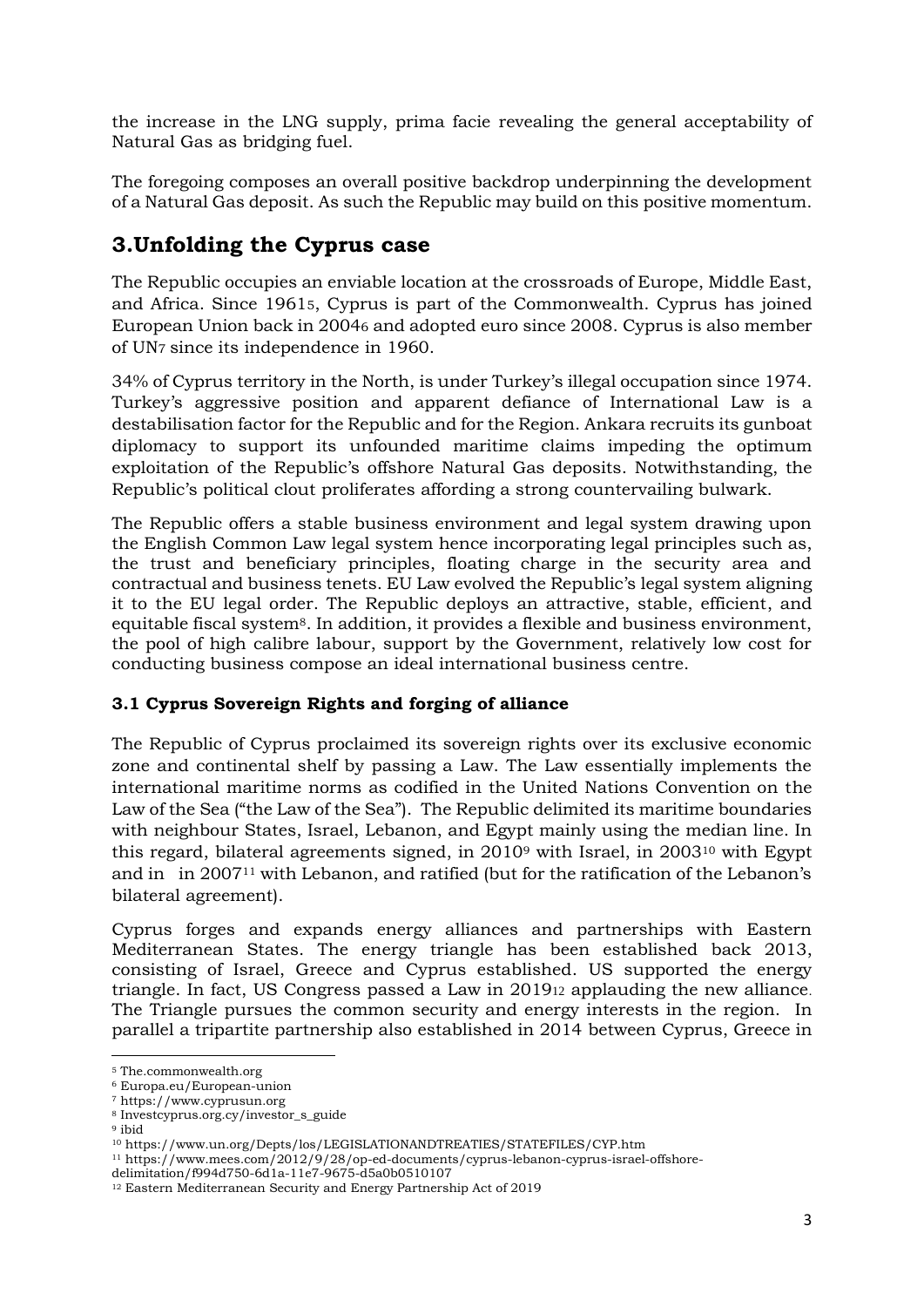Egypt pursing greater energy cooperation between them. Notable is also the Eastern Mediterranean Forum that has been established in January 2019 purporting to coordinate policies and create a regional gas market. The members of the forum are, Greece, Cyprus, Israel, Egypt, Jordan, the Palestinian Authority, and Italy.

The Republic's membership in EU allows a considerable safety net. EU jointly and individually the Member States (e.g., France) recognised and supported the Republic's sovereign rights to its Exclusive Economic Zone ("**the EEZ**") condemning over and again Ankara's gunboat diplomacy.

#### **3.2 Substantial Discoveries**

Substantial discoveries have already been unlocked in the region. The hidden treasure indulged many IOCs and NOCs flooding the region in the hope to obtain exclusive license for undertaking upstream and midstream activities. Notable discoveries include Noble's findings in the Republic's Exclusive Economic Zone in block 12, the Aphrodite gas deposit with 4.5<sup>13</sup> tcf of natural gas. Tamar gas deposit with 11 tcf<sup>14</sup> and Leviathan field with 16tch<sup>15</sup> in Israel have also been discovered. In parallel, Egypt discovered massive quantity of natural gas of 30 tcf in Zhor<sup>16</sup>.

ExxonMobil's and Qatar's petroleum's preliminary drilling in Glafkos (block 10 in the Cyprus EEZ) made a significant discovery (albeit currently provisional) for a gas deposit in the amount of  $5-8$  tcf<sup>17</sup>. The consortium completed its final appraisal drilling earlier this year, revealing good quality of gas. The appraisal results in relation to the quantity will be published later this year. The Consortium has also signed a new exploration agreement for Block 5 with the intention to start exploration later this year. The new licensing shows the Consortium's confidence to the rising prospects.

ENI also made significant findings in Calypso 1 (albeit currently provisional, "block  $6$ ") estimating that the block should contain Natural Gas of circa  $6$ -8 tcf<sup>18</sup>. It is expected that ENI will conduct its final appraisal drilling in block 6, in the second 6 month period in 2022. Additional licenses for exploration and production issued by the Republic for blocks 2,3,8 and 919.

#### **3.3 Monetising Cyprus Gas**

Over the years, the Republic considered several monetisation paths. Initially the construction of Liquefaction plant came to the fore. However, the disappointing initial drillings annul initial plans and intention.

The only notable discovery at the time was Afrodite's block. In this regard, the Republic entered protracted discussions with Egypt culminating with a bilateral agreement reached in 2018<sup>20</sup> that envisaged the construction of a pipeline connecting the Aphrodite reserve with the Liquefaction plant in Egypt, Idco. The construction

<sup>13</sup> https://www.offshore-technology.com/projects/aphrodite-gas-field/ 14

https://eclass.uth.gr/modules/document/file.php/ECON\_P\_110/Geopolitics%20and%20energy%20in%20the%20 East%20Med.%20The%20formation%20of%20new%20energy-alliances.pdf

 $15$  ibid

<sup>16</sup> NS Energy, Zohr Gas Field

<sup>17</sup> https://corporate.exxonmobil.com/news/newsroom/news-releases/2019/0228\_exxonmobil-makes-natural-gasdiscovery-offshore-cyprus

<sup>18</sup> https://www.balcanicaucaso.org/eng/Areas/Cyprus/Gas-in-Cyprus-blessing-or-curse-191948

<sup>19</sup> https://in-cyprus.philenews.com/total-eni-consortium-awarded-licence-for-cyprus-offshore-block-7/

<sup>20</sup> https://www.nsenergybusiness.com/projects/aphrodite-gas-field/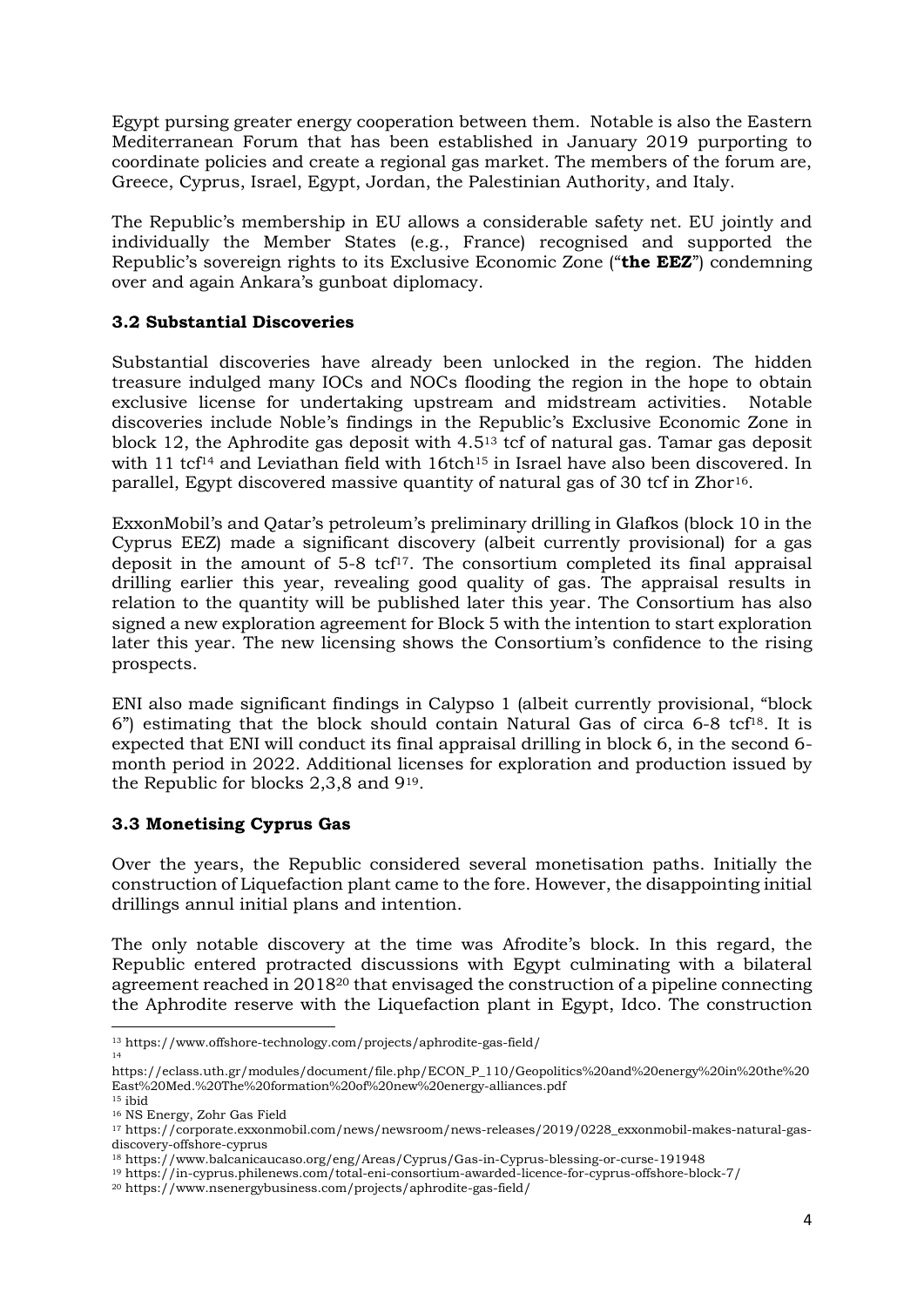has yet to begin as the final investment decision is pending. Constructing this pipeline is still on the cards, albeit the circumstances and the external environment has changed. Prices have surged, pressure is mounted on EU to phase down reliance on Russia Gas, the increasing role of Natural Gas as bridge fuel within and outside the geographic boundaries of EU, and the Republic's provisional findings in Glafkos and Calypso significantly raise the cumulative Natural Gas reserves that lie within the Republic's Exclusive Economic Zone.

In parallel, the construction of a pipeline to bring East Med Gas to EU emerged. The East Mediterranean pipeline ("**the East Med**") dominated the headlines for some time. The project was endorsed as common interest project by EU as it pursued the transportation of East Med Gas to the Old Continent. The East Med entails the construction of circa 190021km pipeline with initial capacity of 10bcm per annum. The East Med will start from Israel and through Cyprus and Crete will reach mainland Greece (possibly Italy also). In fact, Cyprus, Israel, and Greece reached a tripartite agreement<sup>22</sup> for constructing this with a final investment intended to be taken by 202223. United States initially provided their support to the tripartite agreement for the construction of East Med. However, United States retracted its support early this year. The Ukrainian war may force US to make U-turn revitalising their support. In fact, pressure is mounting on US and voices favouring tis construction accelerate.

The high prospect for substantial cumulative Natural Gas quantities that lie within the Republic's Exclusive Economic Zone should revive the plans for constructing LNG in the Republic. The upfront capital investment is massive while at the same time it affords flexibility and mobility to destination. In turn, the Cyprus Gas may supply EU for an agreed time span and then diverted outside EU, to Asia markets, that intend to use the Natural Gas in their decarbonisation pathway. This paper favours this monetisation avenue.

# **4. Brief Economic analysis**

We have showcased external conditions surrounding the current and future supply of LNG. These external conditions compose the external market environment that should underpin a final investment decision for the prospective construction of LNG Exporting Infrastructure in the Republic. In this section we consider the economic viability of the Liquefaction plant.

The construction of liquefaction plant, including inter alia storage, liquefaction and loading/Marine constitutes a key cost component in the LNG value chain, with the other value chain components, the upstream (exploration and production) and downstream (shipping, regassification, distribution and transport and sales) comprising the remaining. EU reportedly has spare capacity for regassification which approximates 45%24.

The capital expenditure for the liquefaction plant over the total capital expenditure (up to the regasification stage) may range from 40%-70%25. The liquefaction plant

<sup>21</sup> https://energy.gov.cy/assets/entipo-iliko/%CE%88%CF%81%CE%B3%CE%BF%20EastMed%20Pipeline.pdf <sup>22</sup> https://www.bloomberg.com/news/articles/2020-01-02/leaders-from-israel-to-greece-set-to-sign-eastmed-gaspipe-deal

<sup>23</sup> https://greekcitytimes.com/2021/03/10/eastmed-pipeline-ready-five-years/

<sup>24</sup> https://www.economist.com/the-economist-explains/2022/02/26/if-the-supply-of-russian-gas-to-europe-werecut-off-could-lng-plug-the-gap

<sup>25</sup> https://www.pwc.com/gx/en/mining/publications/assets/pwc-lng-progression-canada.pdf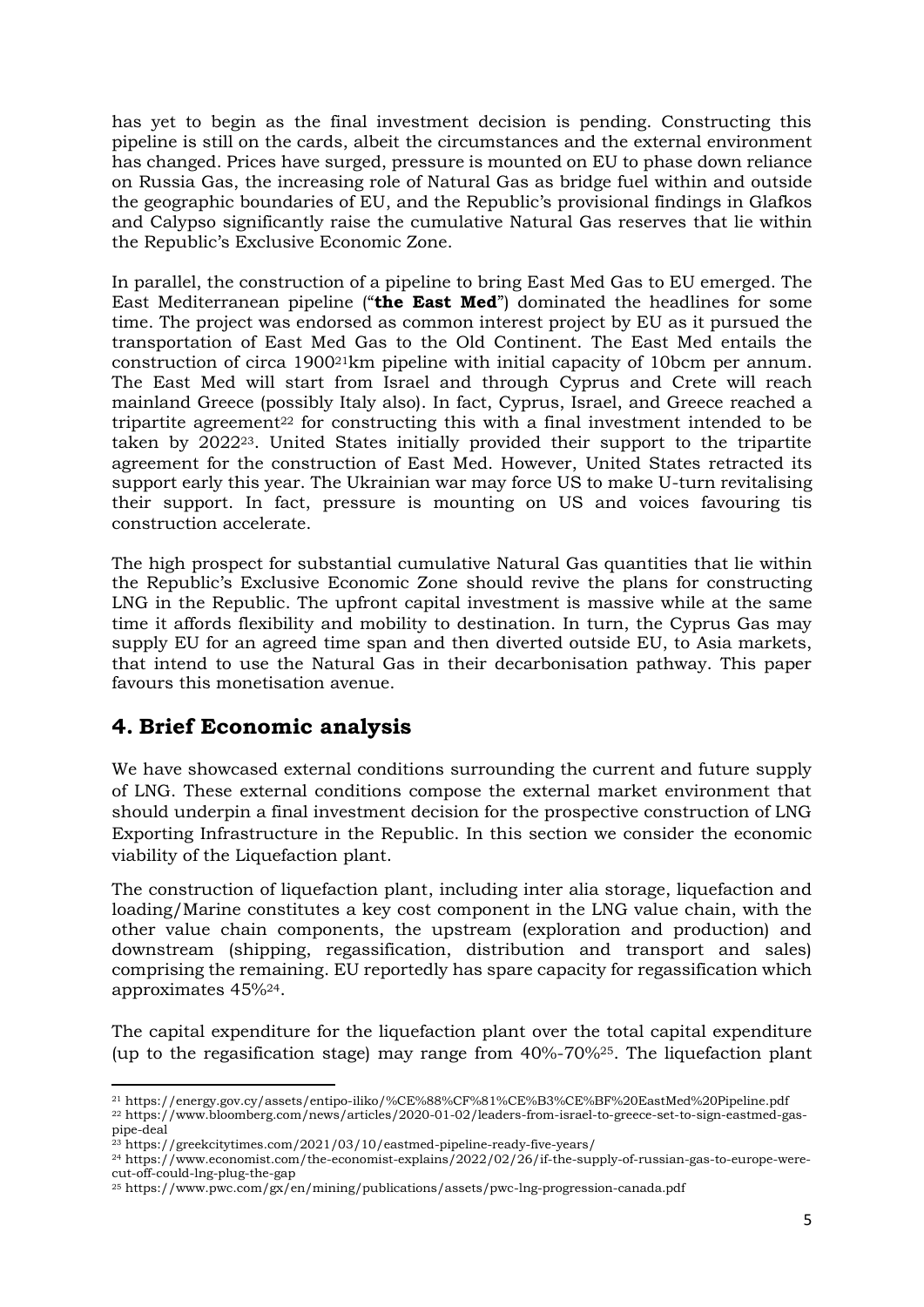includes inter alia LNG storage, liquefaction, and loading/Marine. We have compiled a base case model by recruiting generic data as those appear in publicly available sources and rules of thumb. As such, this model purports only to deliver high level preliminary results. Notwithstanding, this high-level base case model aids to provide a draft picture of the economic viability of the project.

The base case model recruits the Net Present Value ("**the NPV**") to assess the economic viability of this project. In this regard it only considers cash inflows and outflows over a fixed time span.

### **4.1Input Assumptions**

In this section we lay out the input assumptions on which the economic base case relies on.

The starting preposition is that the preliminary discoveries in Glafkos and Calypso are validated containing cumulatively 12tcfs (recalling the higher cumulative band in the preliminary discoveries is 16tcfs). In this regard the cumulative proven Natural Gas quantity is assumed to rise to 16tcfs (including the already proven Aphrodite's gas quantity). For the purposes of this case study, we assume high level of confidence suggesting extraction of at least 80%. In this regard, it is assumed for the purposes of this draft financial analysis that 12tcfs will be extracted and liquefied.

It is also assumed that the contractors (all or some of them) under the current Production Sharing Contracts for Glafkos, Calypso and Aphrodite will set up a Special Purpose Vehicle ("the SPV") to undertake the construction of the Liquefaction plant. The construction will be based on a turnkey basis, fixed price, and fixed date.

It is assumed that 90% of the quantity will be sold under a long-term offtake agreement at a price of **\$10/millions British thermal units ("mmbtu")**, as of year 5. The spot rate will be higher by 10%. It is assumed that the remaining 10% capacity will be sold at spot rate. We note that the current spot price is higher<sup>26</sup>, soaring from the record low price of circa \$2 in 2020.

The calculations only reflect the cost for constructing Liquefaction plant. The project will be developed over the ensuing 4 years (first year is year 0) and will be operational as from the 5th year, with a debt-to-equity ratio to be 75%. The debt is assumed to comprise a bank debt with a fixed interest rate of 6% (assumed to reflect the credit risk of the sponsors and off taker). A discount rate of 15% as opportunity cost of capital will be employed.

The debt repayment structure will begin as from the first year of operation. The debt will be drawdown at the beginning of each year over a 3-year period of construction, beginning from the first year of construction. The debt capital will be drawdown evenly over this horizon. The remaining requisite capital will be injected by the sponsors in the 4th year. Interest during construction ("**the IDC**") is capitalised until commencement of operations in year 5. The IDC each year is carried forward and capitalised in the following year. The equity capital will be injected during the year before completion.

<sup>26</sup> https://www.reuters.com/business/energy/lng-trade-grew-6-380-mln-tonnes-2021-amid-gas-price-volatilityshell-2022-02-21/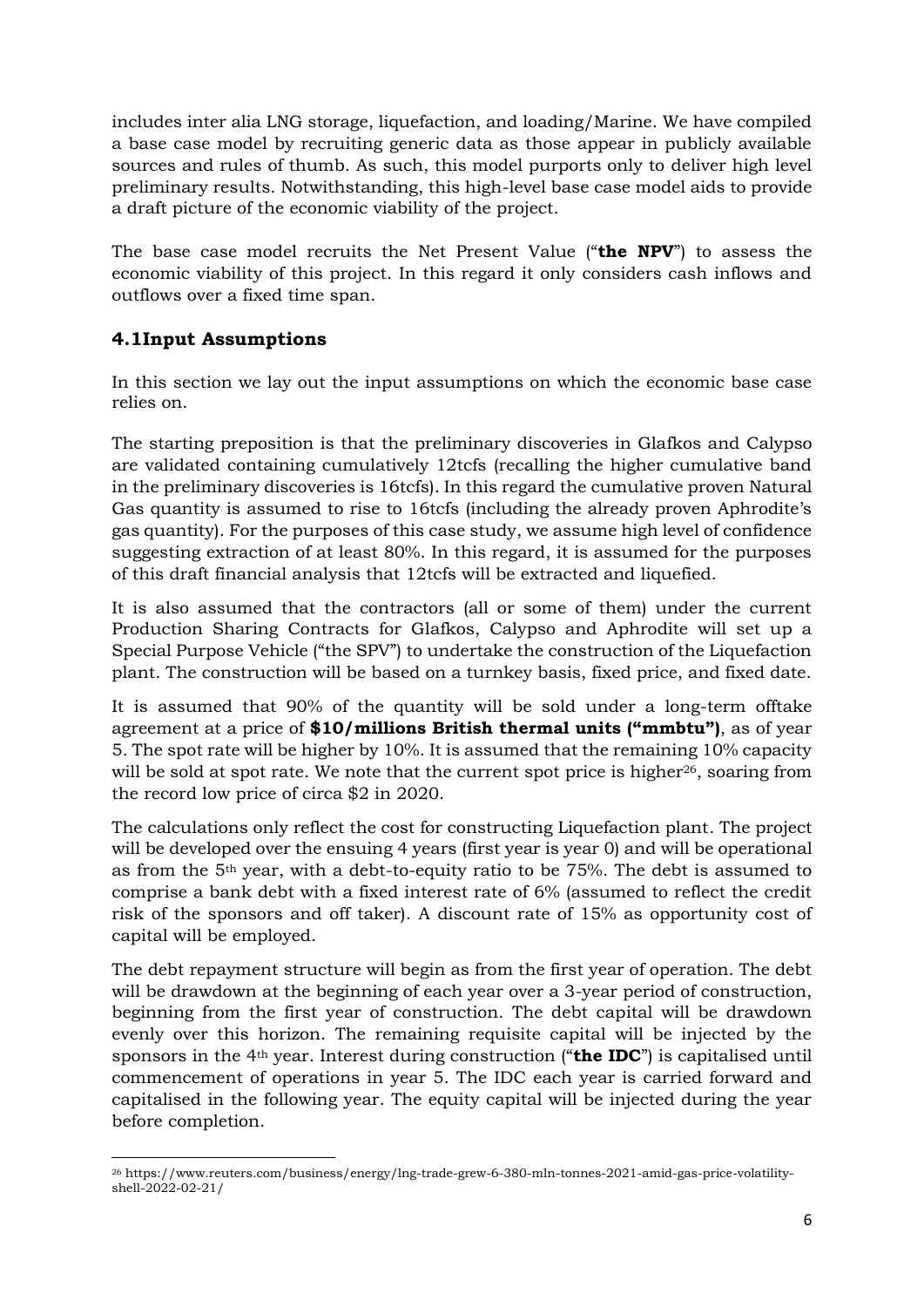The cost for constructing a complete liquefaction plant will be set to  $$1,500/tonnes<sup>27</sup>$ per annum ("**tpa**"). The cost will be reduced to \$600<sup>28</sup> for expanding the liquefaction plant by adding additional trains. The base case scenarios anticipate the construction of **three trains** with capacity of **4** metric tonnes per annum ("**mtpm**"). 1 mtpm equals 48.7 billion cubic feet ("**bcf**") or 1.38 billion cubic meters **("bcm").** That means the LNG output should be 576bcf on an annual basis (12mtpm x 48.7). 1bcf equals 576,000,000 mmbtu. The input assumption is that the 12tcf will be depleted in 20 years.

Operating expenses (e.g., personnel, administration) will be approximately 3% of the capital investment on a yearly basis starting from the first year of operations. No decommissioning costs will exist and there will be no residual value. The charter of LNG carrier at \$80k on daily basis is also considered, so at an annual charter fee of \$29m.

Tax and tax depreciation will be ignored for the purposes of this case study. Additionally, no growth in the prices is considered. Had we considered the tax component, then this should have reduced the net cash flows produced, by 12,5% (albeit the tax would have applied on the net project cash flows after accounting for the tax depreciation).

### **4.2 High Revel Results**

The table below lays down the provisional results. These draw upon the input assumptions, and they are only constituting preliminary results. The absence of the tax element inflates these results. Equally, the cost base and price for LNG are only estimates. A high discount rate is employed, apparently a lower one it would have produced a different result. The interest rate employed also may be viewed as high, given that the Sponsors are expected to have high investment grade, the risk profile of Cyprus is at the investment grade and the assumption of the relative stable revenue stream.

Admittedly the preliminary results hide weaknesses. In this respect they cannot be relied upon. However, they do unfold a preliminary positive picture for the prospect of constructing LNG exporting infrastructure. We attach below two tables showing the provisional calculations and the resulting **positive NPV** and high internal rate of return, **IRR**

### **Table 1: Year 0- Year 11**

<sup>27</sup> LNG Plant Cost Escalation, 2014 the Oxford Institute for Energy Studies

<sup>28</sup> ibid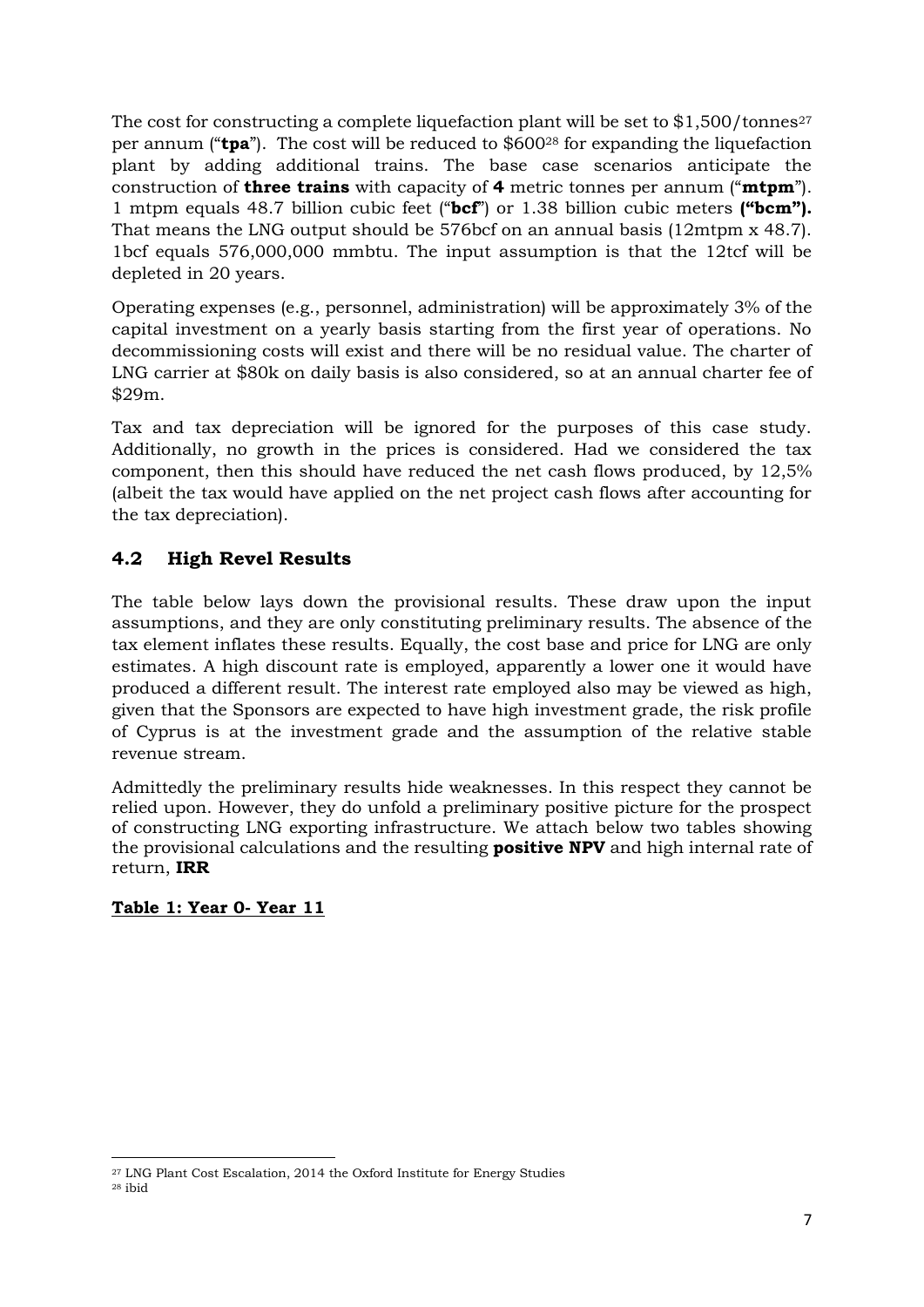| Year                                |                 |                     | $\bf{0}$ |                | 2     | з     | 4     | 5     | 6     | 7     | 8     | 9     | 10    | 11    |
|-------------------------------------|-----------------|---------------------|----------|----------------|-------|-------|-------|-------|-------|-------|-------|-------|-------|-------|
| <b>Financial information</b>        |                 |                     |          |                |       |       |       |       |       |       |       |       |       |       |
| LNG Output                          |                 | bcf                 |          |                |       |       | 576   | 576   | 576   | 576   | 576   | 576   | 576   | 576   |
| <b>LNG Output</b>                   | million         | mmbtu               |          |                |       |       | 576   | 576   | 576   | 576   | 576   | 576   | 576   | 576   |
|                                     |                 |                     |          |                |       |       |       |       |       |       |       |       |       |       |
| LNG Price (90%)                     | <b>Smillion</b> | mmbtu               |          |                |       |       | 5,184 | 5.184 | 5,184 | 5,184 | 5,184 | 5,184 | 5.184 | 5,184 |
| LNG Spot Price (10%)                | <b>Smillion</b> | mmbtu               |          |                |       |       | 634   | 634   | 634   | 634   | 634   | 634   | 634   | 634   |
|                                     | 10              |                     |          |                |       |       | 5,818 | 5.818 | 5.818 | 5,818 | 5.818 | 5.818 | 5.818 | 5,818 |
|                                     | 11              |                     |          |                |       |       |       |       |       |       |       |       |       |       |
| Capital Investment- debt            | <b>Smillion</b> |                     | 2,700    | $-2,700$       | 2,700 |       |       |       |       |       |       |       |       |       |
| Capital Investment-equity           | <b>Smillion</b> |                     |          |                |       | 2,700 |       |       |       |       |       |       |       |       |
| A) Project                          |                 |                     |          |                |       |       |       |       |       |       |       |       |       |       |
| Revenue                             | <b>Smillion</b> |                     |          |                |       |       | 5.818 | 5.818 | 5.818 | 5.818 | 5.818 | 5.818 | 5.818 | 5,818 |
| <b>Total Revenue</b>                | <b>Smillion</b> |                     |          |                |       |       | 5,818 | 5,818 | 5,818 | 5,818 | 5,818 | 5,818 | 5,818 | 5,818 |
|                                     |                 |                     |          |                |       |       |       |       |       |       |       |       |       |       |
| <b>Operating Costs</b>              |                 |                     |          |                |       |       |       |       |       |       |       |       |       |       |
| <b>General Operating costs</b>      | <b>Smillion</b> |                     |          |                |       |       | 324   | 324   | 324   | 324   | 324   | 324   | 324   | 324   |
| -Chartering a ship                  |                 |                     |          |                |       |       | 29    | 29    | 29    | 29    | 29    | 29    | 29    | 29    |
| <b>Total</b>                        |                 |                     |          |                |       |       | 353   | 353   | 353   | 353   | 353   | 353   | 353   | 353   |
| <b>Project Net Cash Flow</b>        | <b>Smillion</b> |                     | 2,700    | $-2,700$       | 2,700 | 2,700 | 5,465 | 5,465 | 5,465 | 5,465 | 5,465 | 5,465 | 5,465 | 5,465 |
|                                     |                 | <b>Cost of Cap.</b> |          |                |       |       |       |       |       |       |       |       |       |       |
| <b>NPV \$000</b>                    | <b>Smillion</b> | 15%                 |          |                |       |       |       |       |       |       |       |       |       |       |
| <b>IRR</b>                          |                 |                     |          |                |       |       |       |       |       |       |       |       |       |       |
| <b>B) Cash Flow After Financing</b> |                 |                     |          |                |       |       |       |       |       |       |       |       |       |       |
|                                     |                 |                     |          |                |       |       |       |       |       |       |       |       |       |       |
| Project Net Cash Flow (above (B))   | Smillion        |                     | 2,700    | $-2,700$       | 2,700 | 2,700 | 5,465 | 5,465 | 5,465 | 5,465 | 5,465 | 5,465 | 5,465 | 5,465 |
| Project Financing                   |                 |                     |          |                |       |       |       |       |       |       |       |       |       |       |
| Loan received                       | <b>Smillion</b> |                     | 2,700    | 2,700          | 2,700 |       |       |       |       |       |       |       |       |       |
| Loan repayment                      |                 |                     |          |                |       |       | 1,467 | 1,467 | 1,467 | 1,467 | 1,467 | 1,467 | 1,467 | 1,467 |
| Interest                            |                 |                     |          |                |       |       | 547   | 491   | 433   | 371   | 305   | 235   | 161   | 83    |
| Principal                           |                 |                     |          |                |       |       | 920   | 976   | 1.034 | 1,096 | 1,162 | 1,232 | 1,306 | 1,384 |
| <b>Cash flow after financing</b>    | <b>Smillion</b> |                     | ÷        | $\overline{a}$ | u.    | ÷,    | 3,998 | 3,998 | 3,998 | 3,998 | 3,998 | 3,998 | 3,998 | 3,998 |
|                                     |                 |                     |          |                |       |       |       |       |       |       |       |       |       |       |
| <b>NPV \$000</b>                    |                 | 15%                 |          |                |       |       |       |       |       |       |       |       |       |       |

# **Table 2: Year 12- Year 23**

| Year                                |                 |                     | 12    | 13    | 14    | 15    | 16    | 17    | 18    | 19    | 20    | 21    | 22    | 23     | <b>Total</b> |
|-------------------------------------|-----------------|---------------------|-------|-------|-------|-------|-------|-------|-------|-------|-------|-------|-------|--------|--------------|
| <b>Financial information</b>        |                 |                     |       |       |       |       |       |       |       |       |       |       |       |        |              |
| <b>LNG Output</b>                   |                 | bcf                 | 576   | 576   | 576   | 576   | 576   | 576   | 576   | 576   | 576   | 576   | 576   | 576    | 10,944       |
| <b>LNG Output</b>                   | million         | mmbtu               | 576   | 576   | 576   | 576   | 576   | 576   | 576   | 576   | 576   | 576   | 576   | 576    | 10,944       |
|                                     |                 |                     |       |       |       |       |       |       |       |       |       |       |       |        |              |
| LNG Price (90%)                     | <b>Smillion</b> | mmbtu               | 5,184 | 5,184 | 5,184 | 5,184 | 5,184 | 5,184 | 5,184 | 5,184 | 5,184 | 5,184 | 5,184 | 5,184  |              |
| LNG Spot Price (10%)                | <b>Smillion</b> | mmbtu               | 634   | 634   | 634   | 634   | 634   | 634   | 634   | 634   | 634   | 634   | 634   | 634    |              |
|                                     | 10              |                     | 5,818 | 5,818 | 5,818 | 5,818 | 5,818 | 5,818 | 5,818 | 5,818 | 5,818 | 5,818 | 5,818 | 5,818  |              |
|                                     | 11              |                     |       |       |       |       |       |       |       |       |       |       |       |        |              |
| Capital Investment- debt            | <b>Smillion</b> |                     |       |       |       |       |       |       |       |       |       |       |       |        | 8,100        |
| Capital Investment-equity           | <b>Smillion</b> |                     |       |       |       |       |       |       |       |       |       |       |       |        | 2,700        |
| A) Project                          |                 |                     |       |       |       |       |       |       |       |       |       |       |       |        |              |
| Revenue                             | <b>Smillion</b> |                     | 5,818 | 5,818 | 5,818 | 5,818 | 5,818 | 5,818 | 5,818 | 5,818 | 5,818 | 5,818 | 5,818 | 5,818  | 110,534      |
| <b>Total Revenue</b>                | <b>Smillion</b> |                     | 5,818 | 5,818 | 5,818 | 5,818 | 5,818 | 5,818 | 5,818 | 5,818 | 5,818 | 5,818 | 5,818 | 5,818  | 110,534      |
|                                     |                 |                     |       |       |       |       |       |       |       |       |       |       |       |        |              |
| <b>Operating Costs</b>              |                 |                     |       |       |       |       |       |       |       |       |       |       |       |        |              |
| <b>General Operating costs</b>      | <b>Smillion</b> |                     | 324   | 324   | 324   | 324   | 324   | 324   | 324   | 324   | 324   | 324   | 324   | 324    | 6,480        |
| -Chartering a ship                  |                 |                     | 29    | 29    | 29    | 29    | 29    | 29    | 29    | 29    | 29    | 29    | 29    | 29     | 580          |
| <b>Total</b>                        |                 |                     | 353   | 353   | 353   | 353   | 353   | 353   | 353   | 353   | 353   | 353   | 353   | 353    | 6,707        |
| <b>Project Net Cash Flow</b>        | <b>Smillion</b> |                     | 5,465 | 5,465 | 5,465 | 5,465 | 5,465 | 5,465 | 5,465 | 5,465 | 5,465 | 5,465 | 5,465 | 5,465  | 103,827      |
|                                     |                 | <b>Cost of Cap.</b> |       |       |       |       |       |       |       |       |       |       |       |        |              |
| <b>NPV \$000</b>                    | <b>Smillion</b> | 15%                 |       |       |       |       |       |       |       |       |       |       |       |        | 13,625       |
| <b>IRR</b>                          |                 |                     |       |       |       |       |       |       |       |       |       |       |       |        | 32%          |
| <b>B) Cash Flow After Financing</b> |                 |                     |       |       |       |       |       |       |       |       |       |       |       |        |              |
|                                     |                 |                     |       |       |       |       |       |       |       |       |       |       |       |        |              |
| Project Net Cash Flow (above (B))   | <b>Smillion</b> |                     | 5,465 | 5.465 | 5,465 | 5,465 | 5,465 | 5,465 | 5,465 | 5,465 | 5,465 | 5,465 | 5,465 | 5,465  | 93,027       |
| - Project Financing                 |                 |                     |       |       |       |       |       |       |       |       |       |       |       |        |              |
| Loan received                       | <b>Smillion</b> |                     |       |       |       |       |       |       |       |       |       |       |       |        | 8.100        |
| Loan repayment                      |                 |                     |       |       |       |       |       |       |       |       |       |       |       |        | 11,736       |
| Interest                            |                 |                     |       |       |       |       |       |       |       |       |       |       |       |        | 2,627        |
| Principal                           |                 |                     |       |       |       |       |       |       |       |       |       |       |       |        | 9.109        |
| <b>Cash flow after financing</b>    | Smillion        |                     | 5,465 | 5,465 | 5,465 | 5,465 | 5,465 | 5,465 | 5,465 | 5,465 | 5,465 | 5,465 | 5,465 | 5,465  | 92,091       |
|                                     |                 |                     |       |       |       |       |       |       |       |       |       |       |       |        |              |
| <b>NPV \$000</b>                    | 15%             |                     |       |       |       |       |       |       |       |       |       |       |       | 18,162 |              |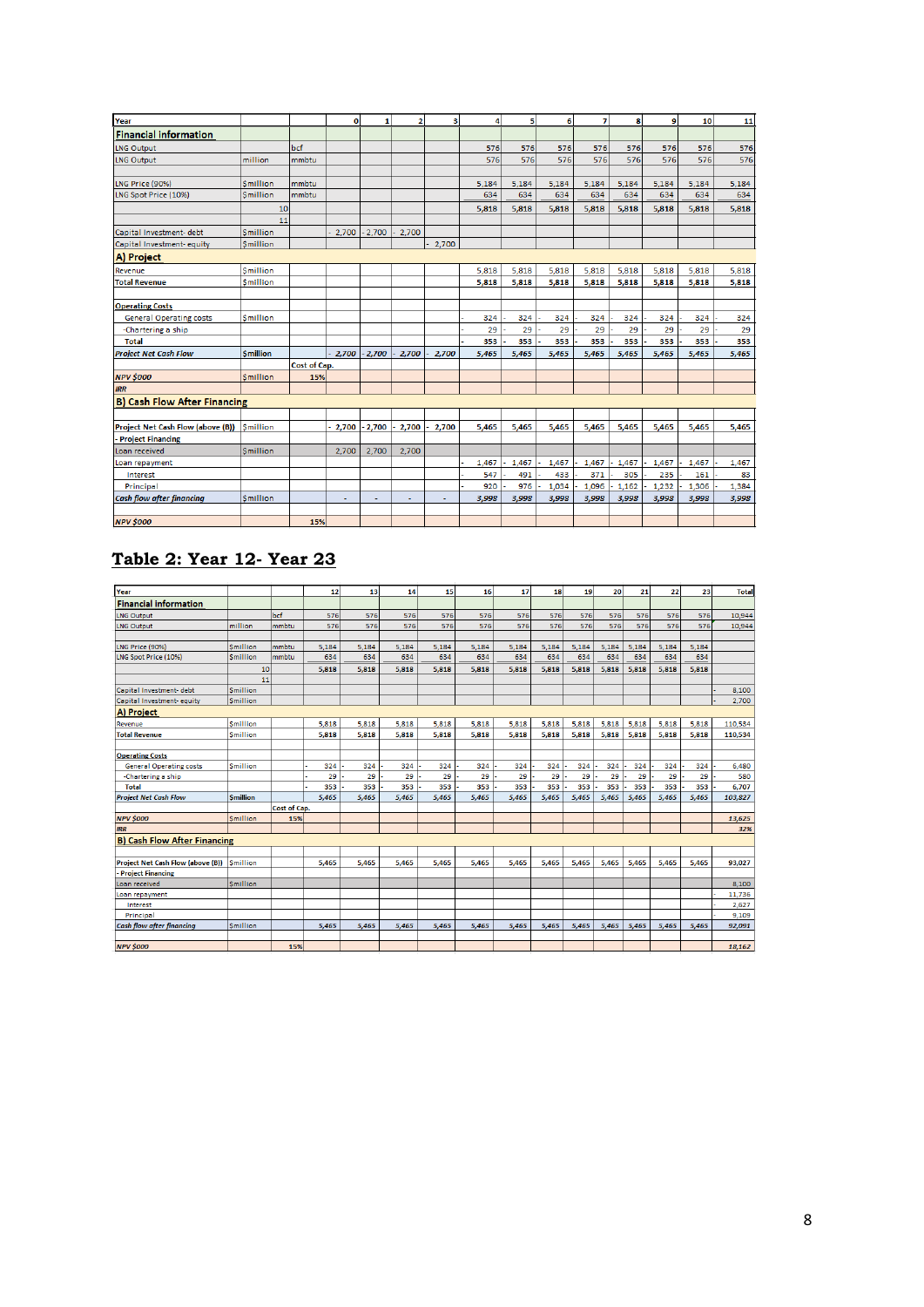# **5.Project Financing**

#### **5.1 Introducing project Financing**

Finding the investment capital and building the debt-to-equity capital structure, the structure of debt payments, the cost for using this capital, as well as the requisite hurdle rate are key considerations in appraising the profitability of a project and its bankability. In this section we focus on Project Financing as a method for providing finance to capital intensive projects such as LNG exporting infrastructure.

Project Financing 'has long been used in the natural resources sector'<sup>29</sup> including LNG<sup>30</sup> projects. The 'limited recourse' or 'non-recourse' lies at the heart of Project Financing. This signifies the Sponsor's restricted exposure that may be confined to the subscription of the Sponsor's equity share. Although Sponsor's exposure may rise, especially in the construction phase, by giving guarantees to the lenders. Irrespective of their limited exposure, Sponsors' participation in the project is essential in providing confidence to the Lenders that the project will be completed in good time and quality. In this respect, Lenders commonly require for Sponsors not to exit the project or remain committed for a period stretching from the construction to at least the initial operational stage.

Project Financing allows the 'off balance sheet financing'. This in turn, does not erode Sponsor's overall debt capacity through not loading up the Sponsor's balance sheet with the project's bank loans. In parallel, the high-level leverage (debt: equity) that may be secured lowers the weighted average cost of capital (debt and equity) $31$ . As a corollary, this will contribute for the product, LNG output, to be more competitive by the lowering the price due to the lower cost of capital component.

A key ingredient of project financing is that the Lenders provide loan to the project predominantly against the expected operating revenue streams. Prerequisite for the provision of financing is to ringfence the project's revenue streams and assets. In this respect, a special purpose vehicle ("**the SPV**"), corporate entity, is typically incorporated that undertakes calculated risks through a web of loans.

Prima facie, the SPV should be insulated from risks that it lacks the financial capacity to absorb otherwise the bankability of the project may be frustrated. A backto-back<sup>32</sup> contractual network is commonly employed for shifting the risk away from the SPV.

#### **5.2 Key risks inherent in LNG projects**

Identifying, appraising, and dealing with the risks embedded in the project is a keystone of project financing. The due diligence purports to measure the likelihood and impact of the embedded risks to determine if these should be avoided, mitigated, or undertaken. The level of the risk ultimately affects the cost of debt and the size of the debt (hence sponsors' equity). In turn this will influence the profit margins and the commercial viability and bankability of the project.

<sup>29</sup> Principles of Project Finance, E.R. Yescombe, 2nd edition

<sup>30</sup> The principles of Project Finance, Morrison Rod, ch.16

<sup>31</sup> Principles of Project Finance, E.R. Yescombe ch.2

<sup>32</sup> Project Finance, Graham Vinter, ch.5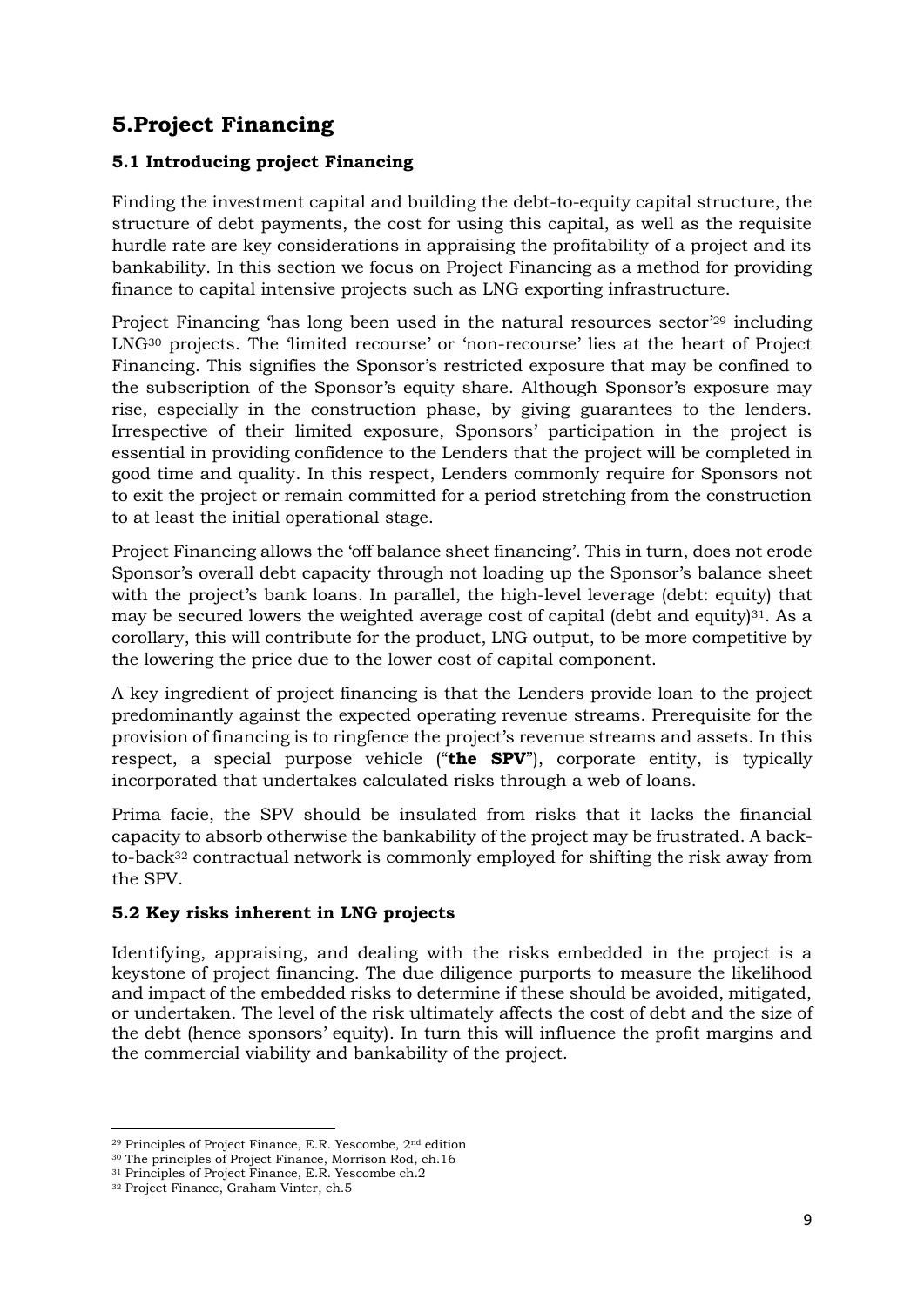The risks may be broadly segregated into three general categories<sup>33</sup> (i) commercial risks that relate to the project itself or the market it functions, (ii) macroeconomic risks that revolve around the external economic circumstances and (c) political and regulatory risks that they are linked to changes in Law or subsequent governmental action or Political force Majeure events. In this section we elaborate on these broad categories of risks by reference to the construction and operation of a liquefaction plant.

#### **5.2.1 Commercial risks**

Beginning with Commercial Viability is at the core of the decision on whether to undertake a project. The decision-making process involves the consideration of multiple elements, stretching from the surrounding circumstances and external environment to the project itself. This results in a composite mosaic embedding legal, political, financial, market, economic and financial considerations. To state the obvious, the project must be underpinned by a sound commercial and economic rational.

Construction and completion risk is at the centre of a successful project. This involves the fulfilment of peculiar technical features and requirements, adherence to agreed technical standards and milestones and the timing of completing the project. The excessive delay in completion means holding back operation of the liquefaction plant resulting to delay in actual production of LNG output. In turn this will result to substantial losses, the spectre for SPV defaulting on its debt obligations, or even endanger its commercial viability.

Commonly, 'turnkey' construction contracts<sup>34</sup> are recruited. As a result, the responsibilities for construction of the liquefaction plant are aggregated by passing these to a key contractor. This in turn contributes to a more coordinated monitoring and aid to complete the project in good time and quality.

A key component of any financial analysis or business model is the revenue stream. In this regard, for determining whether the project is economically and commercially viable, the revenue stream should exceed the costs and provide a reasonable return. The revenue Risk may be split into two elements (i) volume and (ii) price. Commonly long-term agreements are used either (i) in the form of take or pay thus alleviating both elements and (ii) as a long-term agreement, thus fixating the volume, but not the pricing which should depend on the market, albeit a floor is likely to be introduced. Part of the anticipated production may be supplied using short term (or spot) contracts. The increasing trade in LNG enables the convergence of prices across the different regions and improves liquidity in markets, thus fostering the efficient and effective operation or establishment of Gas Hubs (such as the USA Henry Hub).

#### **5.2.2 Macroeconomic, political, and regulatory risk**

The macroeconomic risks represent the threat for interest rates, inflation, and currencies to negatively fluctuate afflicting the economics of the project. The risk will impede the scale of operational cash flows by exacerbating the costs. The country's profile and use of strong currency could mitigate the impact of such risks. Cyprus belongs in a strong economic block, with stable fiscal environment and trades in

<sup>33</sup> Principles of Project Finance, E.R. Yescombe chapter 9

<sup>34</sup> ibid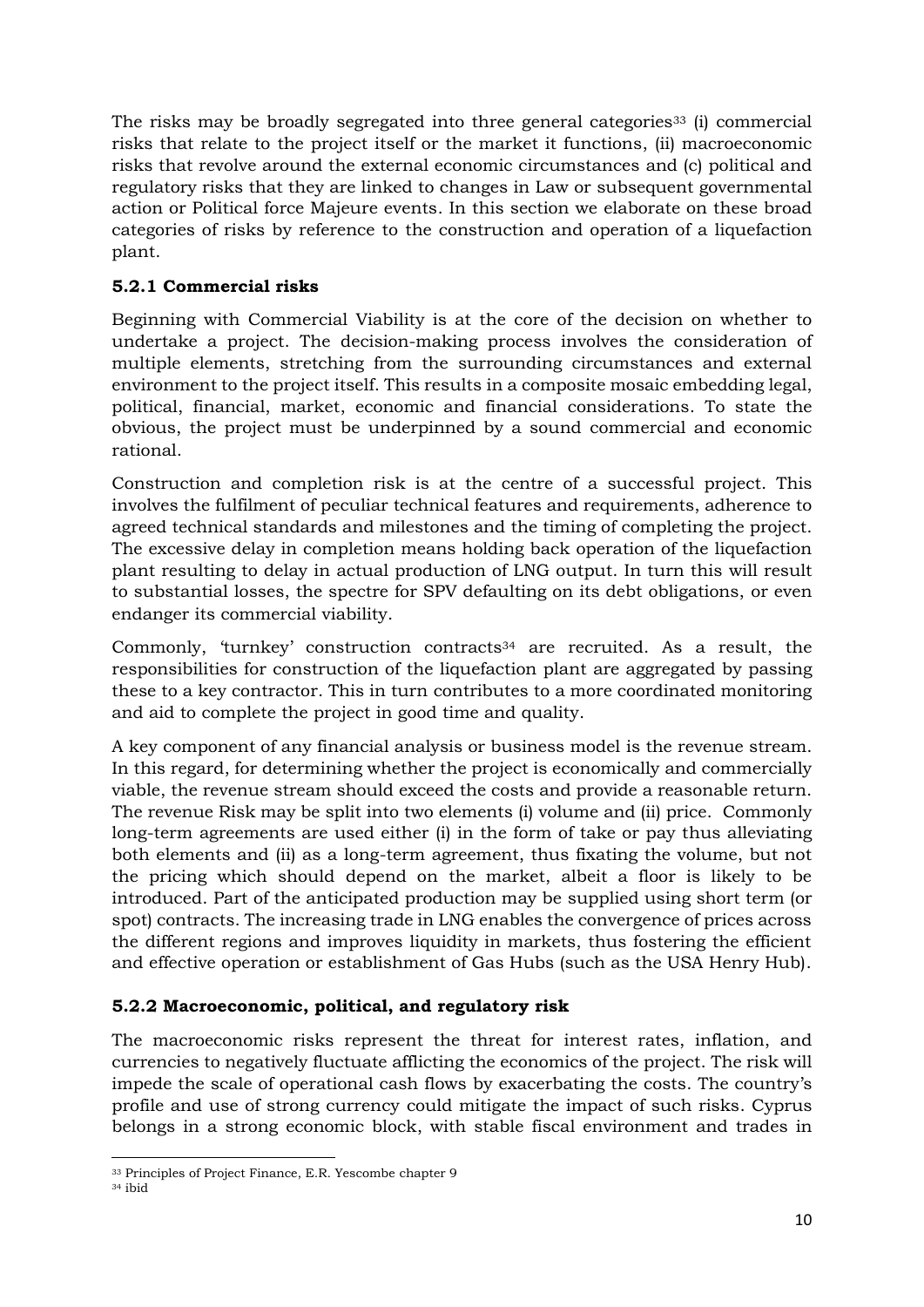strong currency, macroeconomic risks such as catastrophic devaluation are significantly restrained, although not eradicated.

The political and regulatory risks may unleash devastating consequences on the project. These may involve regulatory changes ex post the project depriving advantages previously granted to the SPV or unfairly discriminate thus curbing its operations. The Republic provides a stable political and legislative framework honouring international laws and have an equitable, fair, consistent, and probusiness legal system and Government support. These factors provide a natural hedge to foreign investors.

# **6. The monetisation path**

#### **6.1 Favouring the construction of LNG in the Republic**

Having introduced the project financing and embedded risks we now focus exclusively on the path that this paper fours for monetising the Cyprus Gas.

The base case input assumption is that the final appraisal drilling in Glafkos, and Calypso will raise the proven Cyprus Gas quantity in the region of at least16tcf, with at least 12tcf capable to be extracted. In this regard, all 3 blocks (Aphrodite, Glafkos and Calypso) should be jointly developed excusing the construction of LNG in the Republic. In turn, construction of a **greenfield three-train**, with cumulative capacity of at least 12 tonne/year should be commercially excused.

The said cumulative Gas quantities (proven and provisional) in the Republic's exclusive economic zone are substantial. The high price environment and the increasing role of the Natural Gas in the decarbonisation pathway provides a reasonable lifeline for Gas projects, upstream and midstream (pipeline or LNG). The LNG project affords flexibility, mobility and relatively liquidity to the output compared to pipeline project. At the same time, the existing idle regassification capacity in Europe is also a factor to consider. The location of Cyprus, its EU membership and its stable currency, euro, provide additional support and protection against macroeconomic or political risks.

The Republic's legal framework, that builds on the English Common Law and as evolved by EU Law, protects, and ensures fair treatment to foreign investors while at the same time fosters and preserves a stable business climate. S&Ps credit agency ranks Cyprus with -BBB investment credit rating with stable economic outlook<sup>35</sup>.

Despite the notable positive features, the political situation and in particular Ankara's intransigence may be construed as a barrier to the optimum Cyprus Gas developments. However, the growing clout of the Republic and the mounting pressure on Brussels for security of supply create countervailing factors. An additional inhibiting factor may be the relative inexperience and absence of similar infrastructure in the Republic. It should be noted that the Republic has already started construction of regassification terminal. This should aid the Republic to gain experience on site preparation, space, environmental considerations, fast track for permits and issue of visas, in relation to high capital-intensive projects. In turn, these may allow the sharing of infrastructure (to the extent applicable) and use of experience.

<sup>35</sup> https://tradingeconomics.com/cyprus/rating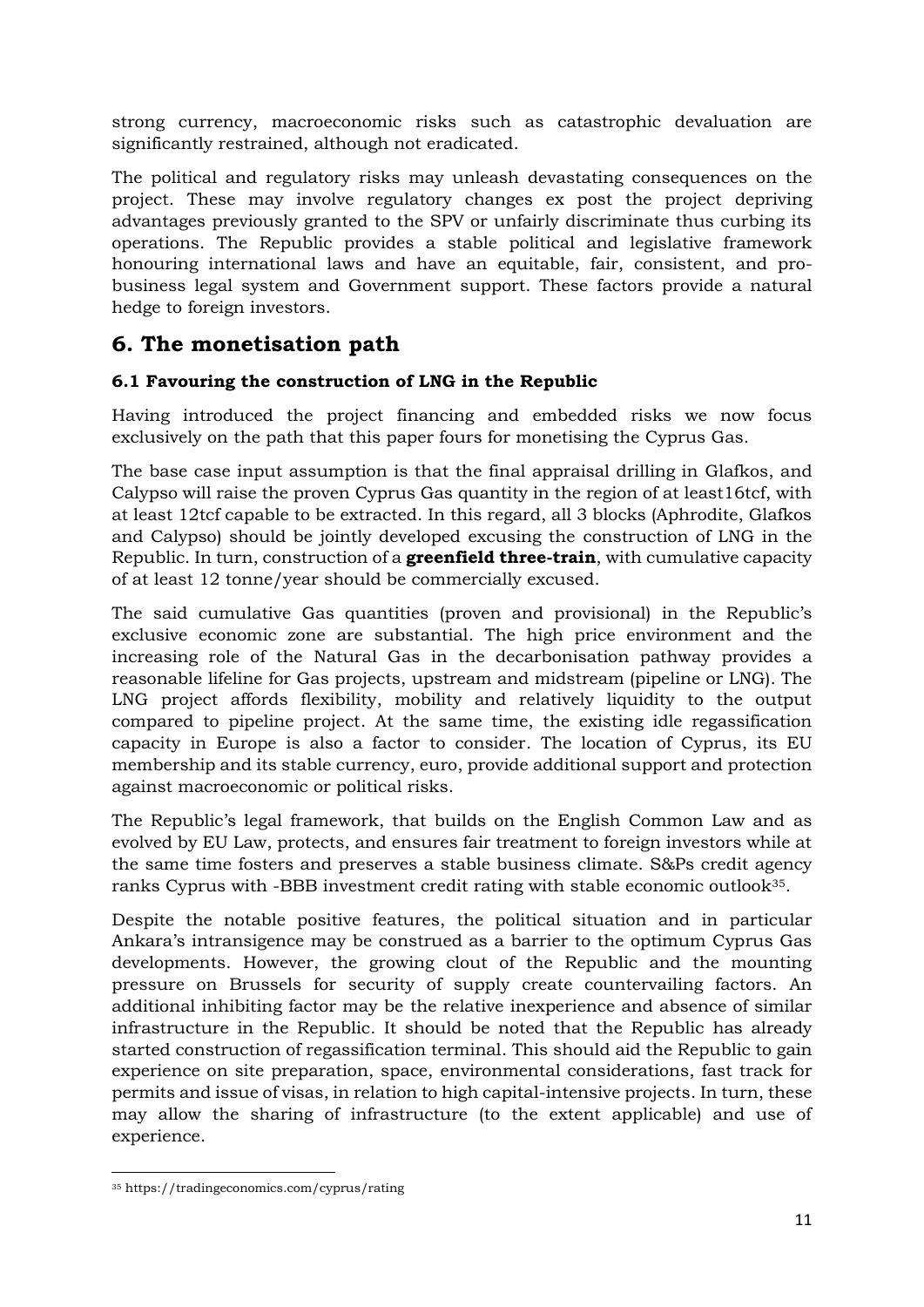A final constraining factor may be the articulated aim of EU to scale down the Gas supplies by 2030 and up to 2050 (if not earlier) to attain Net Zero Emission goal. Assuming the Cyprus LNG is constructed and operational in 2027, the operational time span for producing sufficient revenue stream to recoup the vast up front capital costs and equity return will be substantially limited. However, Gas is favoured by several States around the world in their decarbonisation pathway, with their provisional intention to reach Net Zero Emission beyond 2050. In this regard Cyprus Gas (or even East Med Gas at large) may find markets beyond the geographic boundaries of EU, after a certain time span. As a result, supply agreements may be agreed by EU buyers in the short and medium term and thereafter with buyers outside EU.

#### **6.2 Structuring the SPV and modus operandi**

Designing and implementing a proper structure for facilitating the construction and operation of the LNG plant is a key determinant for achieving bankability and the ongoing financial health thereto. Relevant factors to consider are inter alia the ownership and blending of the sponsors, intention of Sponsors to divest their equity shareholding in the future and future expansion plans. Incorporating a corporate company, SPV, is typically a prerequisite to achieve project financing with limited recourse.

Three operational models can be deployed<sup>36</sup>, (a) Vertical integration<sup>37</sup> of the upstream layer with the midstream layer (LNG plant). In this regard, the lenders will provide debt against the unified income streams of the merged structure and take security of all assets, (b) Merchant structure where the LNG plant is deployed independently using project financing. In this respect, the LNG plant enters into long term supply agreement for procuring the natural gas and long-term offtake agreement with the buyer(s) of the LNG. To achieve project financing, the agreements should draw upon the back-to-back contractual web of contracts. In this regard, they enable the passage of risks away from the SPV, so if the supply agreement includes a price adjustment clause the offtake agreement should also include similar clause. Finally, (c) the tolling structure may apply. Similarly to (b), the LNG will be a separate project. However, in this case, the SPV will only earn a tolling fee for liquifying the gas, so effectively the SPV will render a service to the gas suppliers. The SPV will not be exposed to market and other related risks (these will be undertaken by the gas suppliers). In this regard, they will only earn a fee compensating its cost plus a moderate equity return. The quid pro quo is that the gas suppliers will reap the bulk the economic rent.

Considering the above, the licensed IOCs in the Republic along with Cyprus National Oil Company could jointly incorporate SPV owning equity participation pro rata to their share to the dedicated gas reserves and deploy either (b) or (c) avenues for operating thus enabling project financing with limited recourse. The decision of the model will consider the risk the Republic will be eager to assume and the reciprocal reward. The trade off between risk and reward is evident in the choice between the two structure with (b) revealing a higher risk and higher reward.

### **6.3 Market for the Cyprus and Eastern Mediterranean LNG**

<sup>36</sup> Global LNG Fundamentals, US Department of Energy

<sup>37</sup> Project Finance, Graham Vinter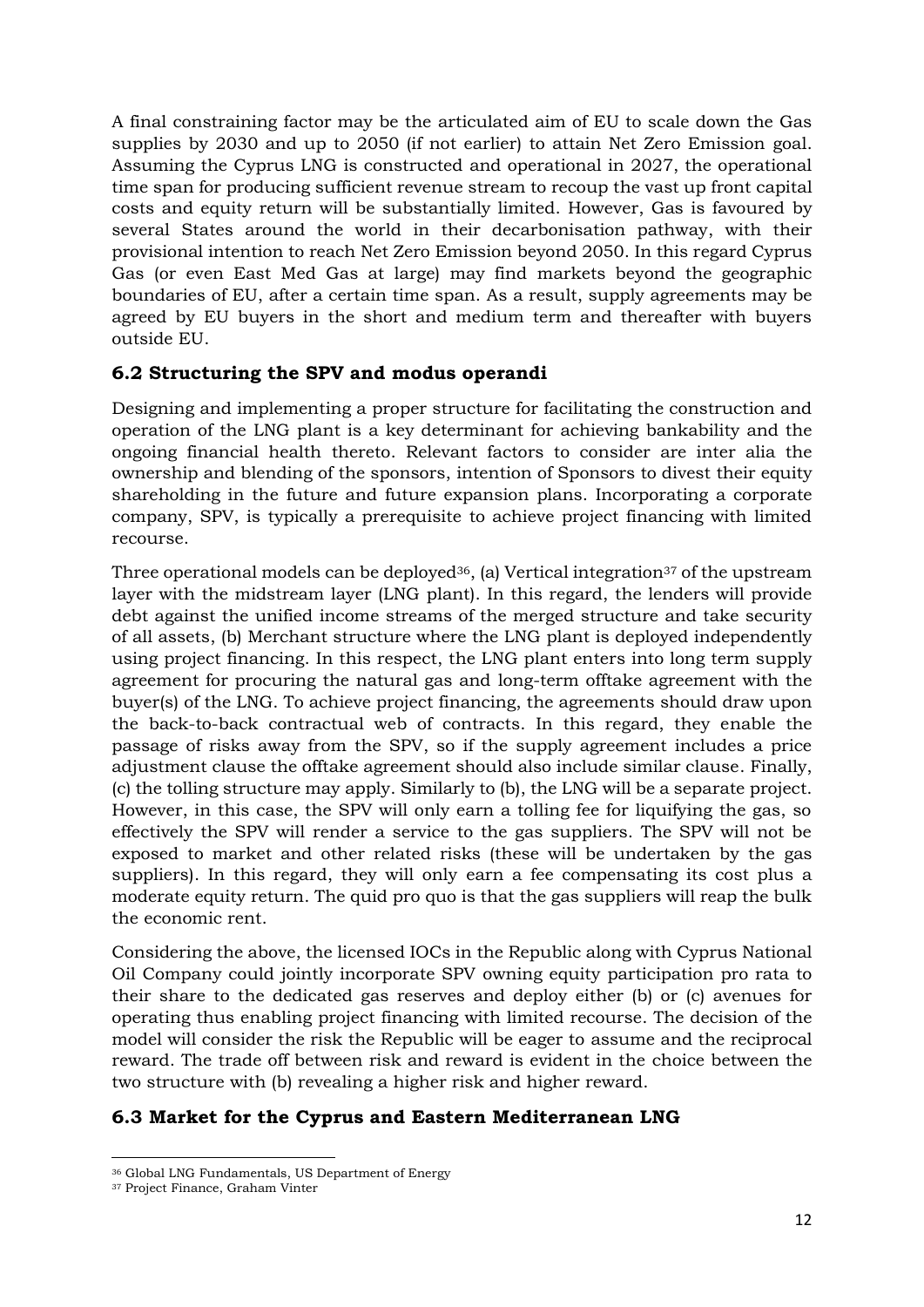The anticipated drop in the production of indigenous European gas due to the depletion of the North Sea and closure of Groningen in the Netherlands leaves a vacuum which needs to be substituted. In the same vein the dreadful war in Ukraine raises concerns for security of supply in EU and the reported need to diversify away from Russia Gas. Cyprus Gas and East Med Gas may provide an alternative avenue in the medium term.

At the same time, Asia region reveals a growing trend to increase the gas supply in its primary energy mix as part of its decarbonisation path, switching from coal. The India's intention supports this trend. Prime Minister of India announce its intention to ramp up the gas supply in the energy mix from the current 6,2% to 15%38. Cyprus liquefied gas may find home in India either by directly entering into a bilateral supply agreement or indirectly by agreeing with ExxonMobil, that currently supplies 1.5 million tonnes<sup>39</sup> of liquefied gas to India, to also supply Cyprus liquefied gas.

# **7. Conclusion**

The production of indigenous European Gas production (depletion of the North Sea and closure of Groningen in the Netherlands) is on a slippery slope. It is submitted that this led to substantial supplies of non-indigenous EU Gas including heavy dependency on Russia Gas. EU has recently reached an agreement<sup>40</sup> with US for the latter to supply LNG output of 15bcm on annual basis. The agreement purports to haste the phase down of EU's reliance in Russia Gas. Notwithstanding, scaling up the EU indigenous gas production should be at the core of security of supply, hence a laudable course of action.

The Republic is an EU MS. In this regard, development and production of the Cyprus Gas deposits should be construed as accelerating the production of EU indigenous Gas. Using the provisional input assumptions of this paper, the Republic may supply EU with 16bcm of Natural Gas on an annual basis. Additionally East Med Gas, sourced from Israel, may also be channelled to EU by enhancing the suggested 3 train LNG capacity. This may function in coordination with the Egypt's available LNG capacity.

The paper also outlined the alternative avenues for monetisation of the Cyprus Gas. The East Med that occupied a high place for a long time and the current state of play revitalising the interest in the face of the Ukrainian War and its ramification on EU security of Supply thereto. At the same time the construction of a pipeline to connect the Aphrodite block to the Egyptian liquefaction plant is still on the cards. This paper favours the construction of liquefaction unit in the Republic by recruiting Project Financing. The LNG should provide flexibility and mobility in transporting the Cyprus Gas within and outside the geographic boundaries of EU

<sup>38</sup> https://www.reuters.com/business/energy/exxon-eyes-more-long-term-gas-supply-deals-with-india-2022-02- 04/  $39$  ibid

<sup>40</sup> https://www.cnbc.com/2022/03/25/eu-strikes-gas-deal-with-the-us-as-it-seeks-to-cut-its-reliance-onrussia.html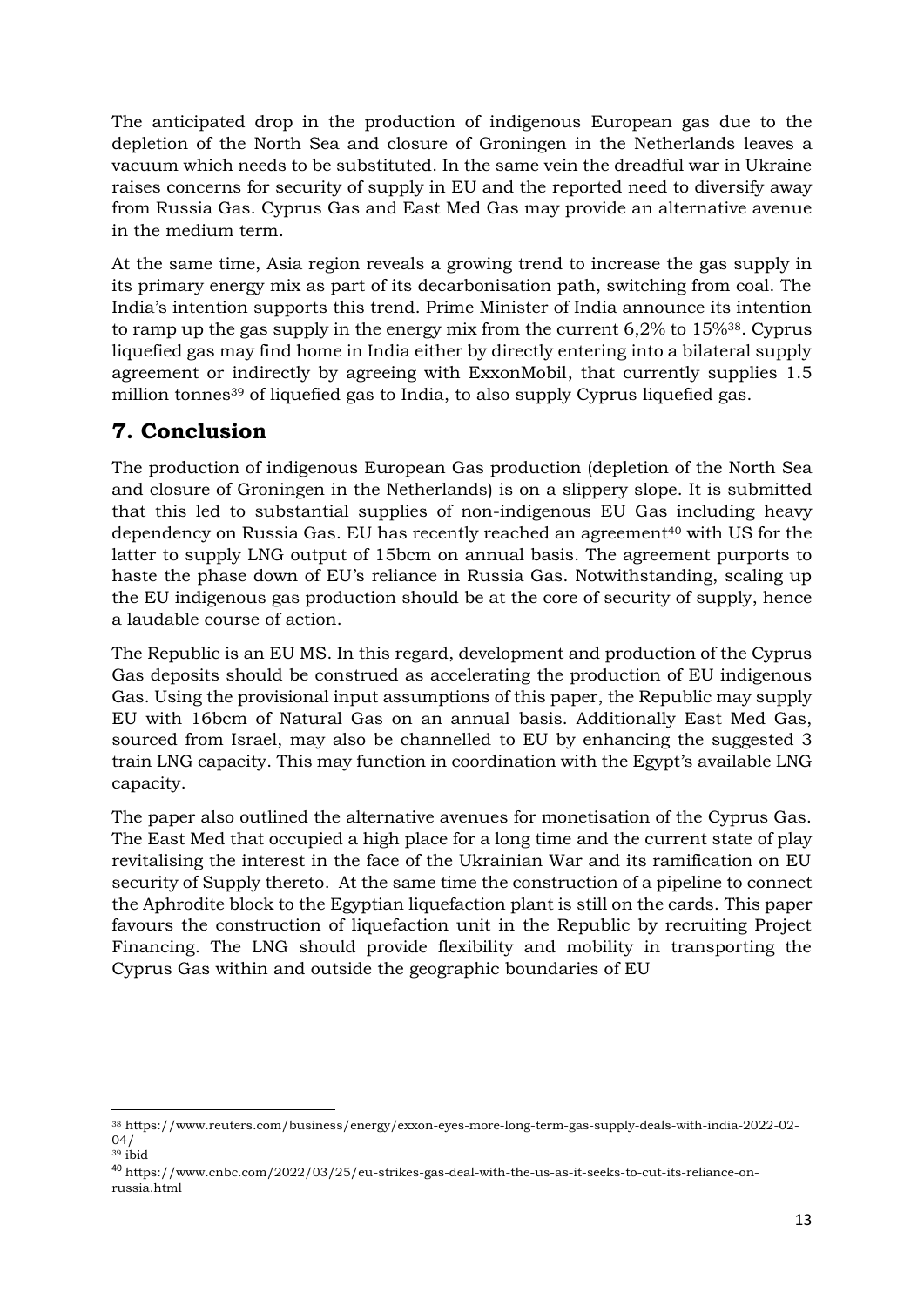# **BiblioGraphy**

### **Books**

Graham Vinter, Gareth Price, David Lee, Project Finance 4th edition

E.R.Yescombe, Principles of Project Finance 2ND edition

Morrison Rod, The principles of Project Finance

Global LNG Fundamentals, US Department of Energy

Claude Duval, Honore Le Leuch, Andre Pertuzio, Jacqueline Lng Weaver,

International Petroleum Exploration and Exploitation Agreements, second edition,

Dennis C. Stickley, A framework for Negotiating and Managing Gas Industry

# **Articles & Reports**

Net Zero by 2050, A roadmap for the Global Energy Sector, IEA

IEA Gas Market report- Q3 2021

NS Energy, Zohr Gas Field

Greek energy forum, 2021

Eastern Mediterranean Security and Energy Partnership Act of 2019 Connecting Europe Facility Energy, Supported Actions- May 2020

Sophia Ruester, Financing LNG Projects and the Role of Long-Term Sales and purchase Agreements, 2015

Liquefied Natural Gas and gas storage will boost EU's energy security, EU, February 2016

Mason Inman, Greig Atiken, Scott Zimmerman, Europe Gas Tracker Report 2021

Anastasios Giamouridis & Nikos Tsafos, Financing Gas projects in the Eastern Mediterranean

Charles Ellinas, Financing LNG in the new Era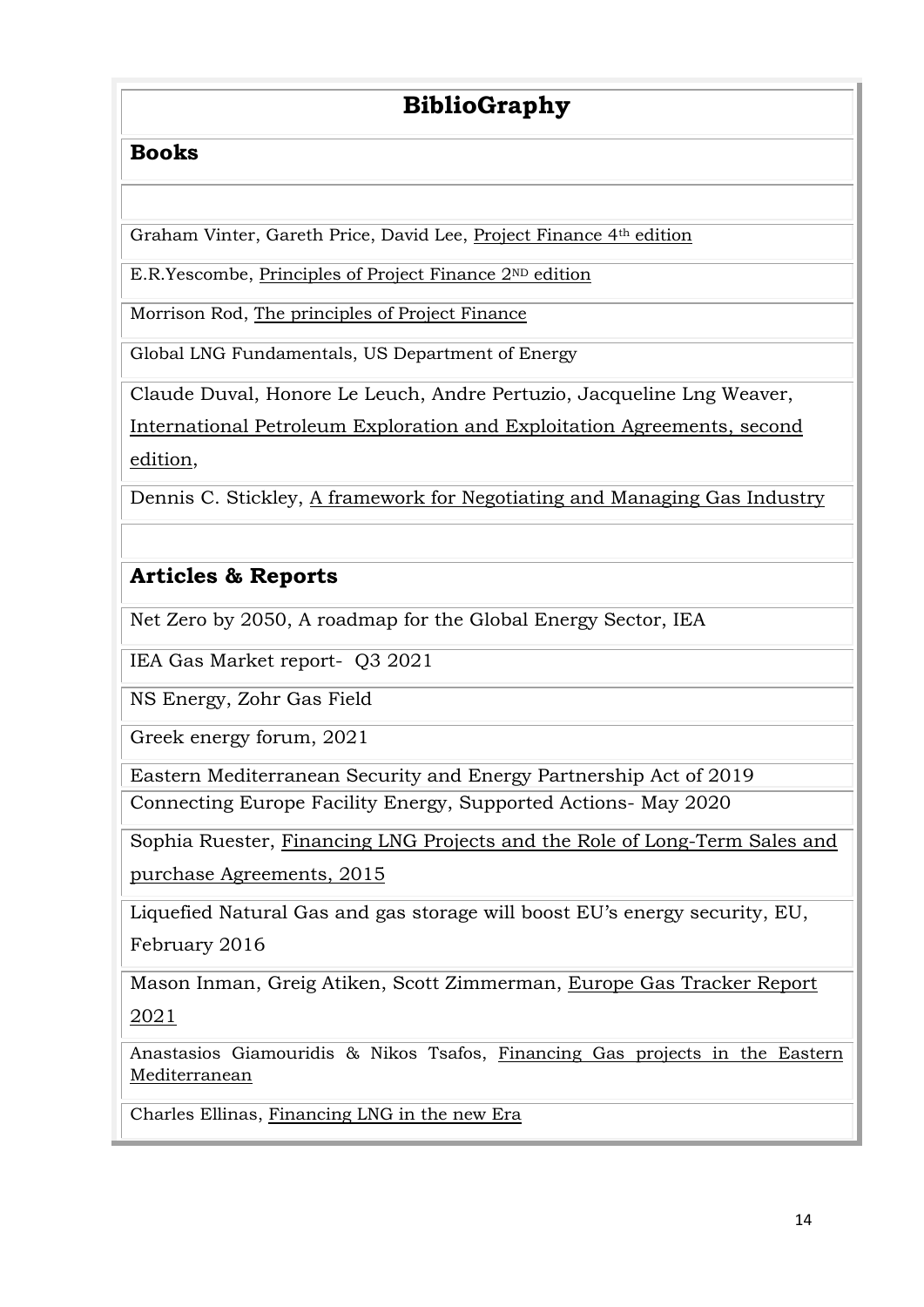LNG: A Liquid Market, ECONOMIST, special report, July 14, 2012

Symone Tgliapietra, Eastern Mediterranean Gas: What prospects for the New Decade

Hudson Institute, U.S. Policy and the Strategic Relationship of Greece, Cyprus and Israel: Power Shifts in the Eastern Mediterranean

Anastasios Giamouridies, Natural Gas in Cyprus choosing the right option

Richard Keenan and Graham Vinter, Egypt on the verge of Gas Hub Status

Maite de Boncourt, Offshore Gas in East Mediterranean from Myth to Reality

### **Internet**

icsid.worldbank.org/resources/databases/bilateral-investment-treaties

mof.gov.cy/en/taxation-investment-policy/double-taxation-agreements/double-taxationtreeties

Investcyprus.org.cy/investor\_s\_guide

https://www.pwc.com.cy/en/why-cyprus.html

https://www.offshore-technology.com/projects/aphrodite-gas-field/

eclass.uth.gr/modules/document/file.php/ECON\_P\_110/Geopolitics%20and%

20energy%20in%20the%20East%20Med.%20The%20formation%20of%20new%20energyalliances.pdf

corporate.exxonmobil.com/news/newsroom/news-releases/2019/0228\_exxonmobil-makes-

natural-gas-discovery-offshore-cyprus

www.eni.com/en-IT/media/press-release/2018/02/eni-announces-a-gas-discovery-offshorecyprus.html